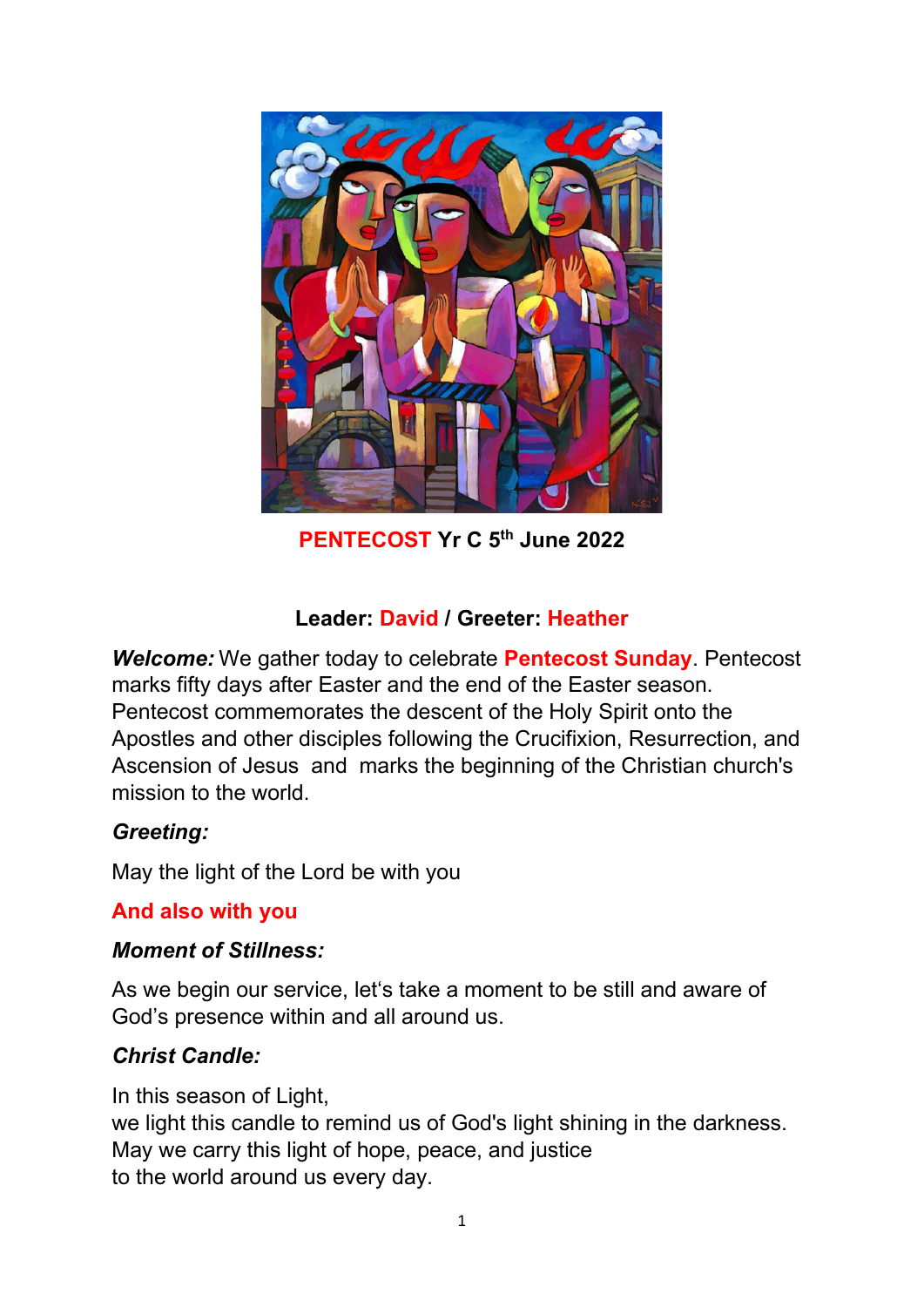### *Acknowledgement First Peoples:*

As we gather to worship God, we acknowledge the sovereign First Peoples of this country on which we gather today; the Gadigal and Wangal people. And we pay our respects to their Elders past and present, together with all descendants.

### **We commit ourselves to support Voice, Treaty, Truth – justice for First Nations Peoples**.

#### *Call to Worship:*

The Spirit came and your Church was born, in wind and fire and words of power.

The Spirit came blowing fear aside, and in its place weak hearts were stronger.

The Spirit came as your word foretold, with dreams and signs, visions and wonders.

The Spirit came and is here today, to feed the hearts of a world that hungers **Amen**

#### *Opening Prayer:*

Almighty God, who on this day did open the way of eternal life to every race and nation by the promised gift of thy Holy Spirit: Shed abroad this gift throughout the world by the preaching of the Gospel, that it may reach to the ends of the earth; through Jesus Christ our Lord, who lives and reigns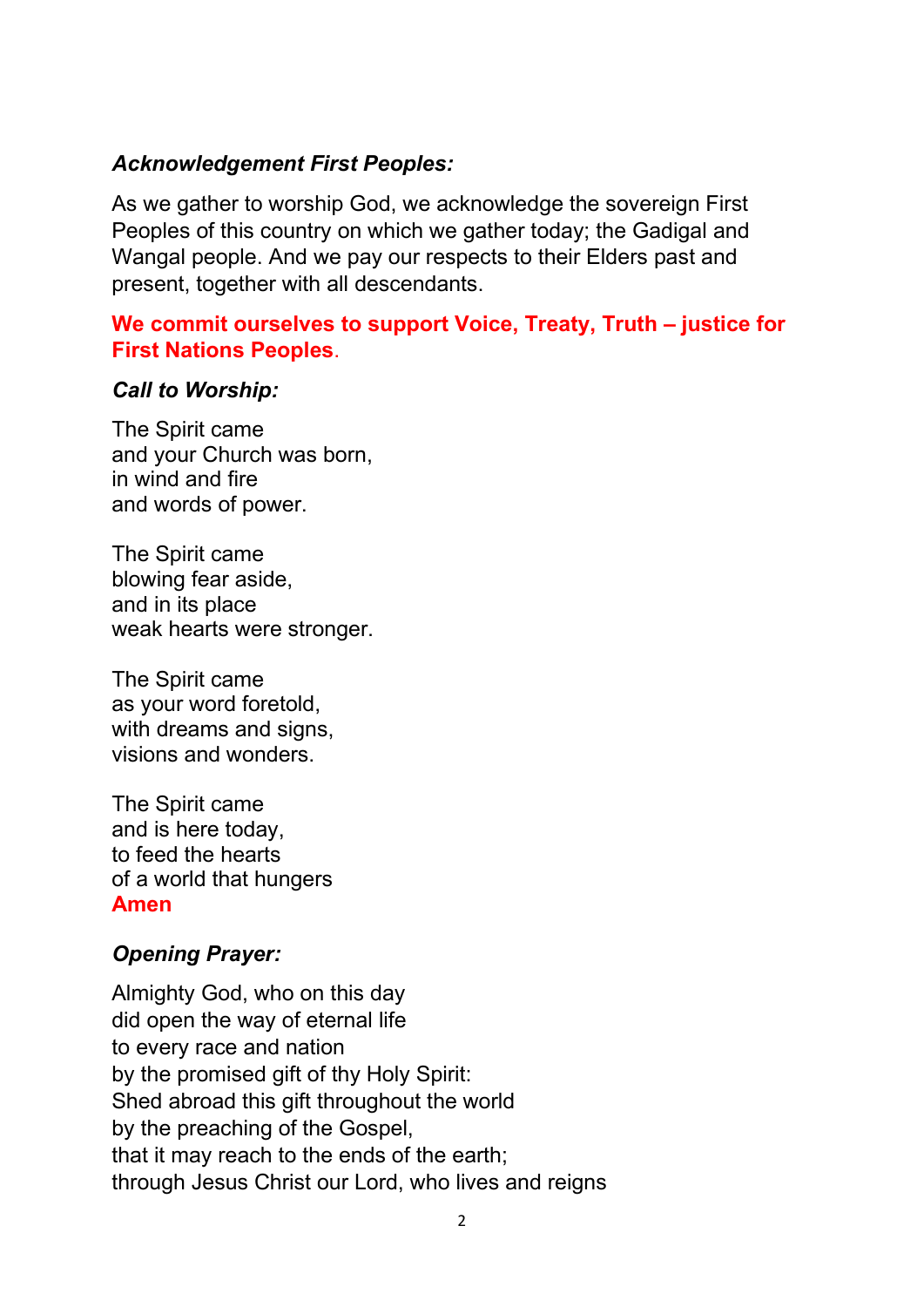with you, in the unity of the Holy Spirit, one God, for ever and ever

### **Amen**

# **Song:**

### *Prayer of Confession:*

Spirit of the Living God, All nations, tribes, and tongues belong to you. All glory, honour, and praise are due your name. Therefore, we confess that we have been a divided people— Mother from child, Brother from sister, And neighbour from friend. Have mercy on us and send your power upon the church, That we may know, once more, that you have Baptised us in one baptism, one faith, one Lord and Saviour, Jesus Christ. Tear down the walls of hatred and the towers of sin in our lives. May your Spirit descend upon our lives and make us holy and one. In the name of your son, Jesus Christ, we pray.

# **Amen**

### *Words of assurance:*

Sisters and brothers in Christ, God's Spirit did not leave us after that first Pentecost. The Spirit is still with us, empowering us to know mercy and grace, forgiveness and service. In this Spirit, and through Christ, we proclaim the Good News:

We are forgiven Alleluia!

#### **Amen**

### *Peace:*

May the peace of the Lord be always with you

#### **And also with you.**

Let's share Christ's peace with one another.

### **Song: TIS 137 For the beauty of the earth**

**1.For the beauty of the earth, for the beauty of the skies,**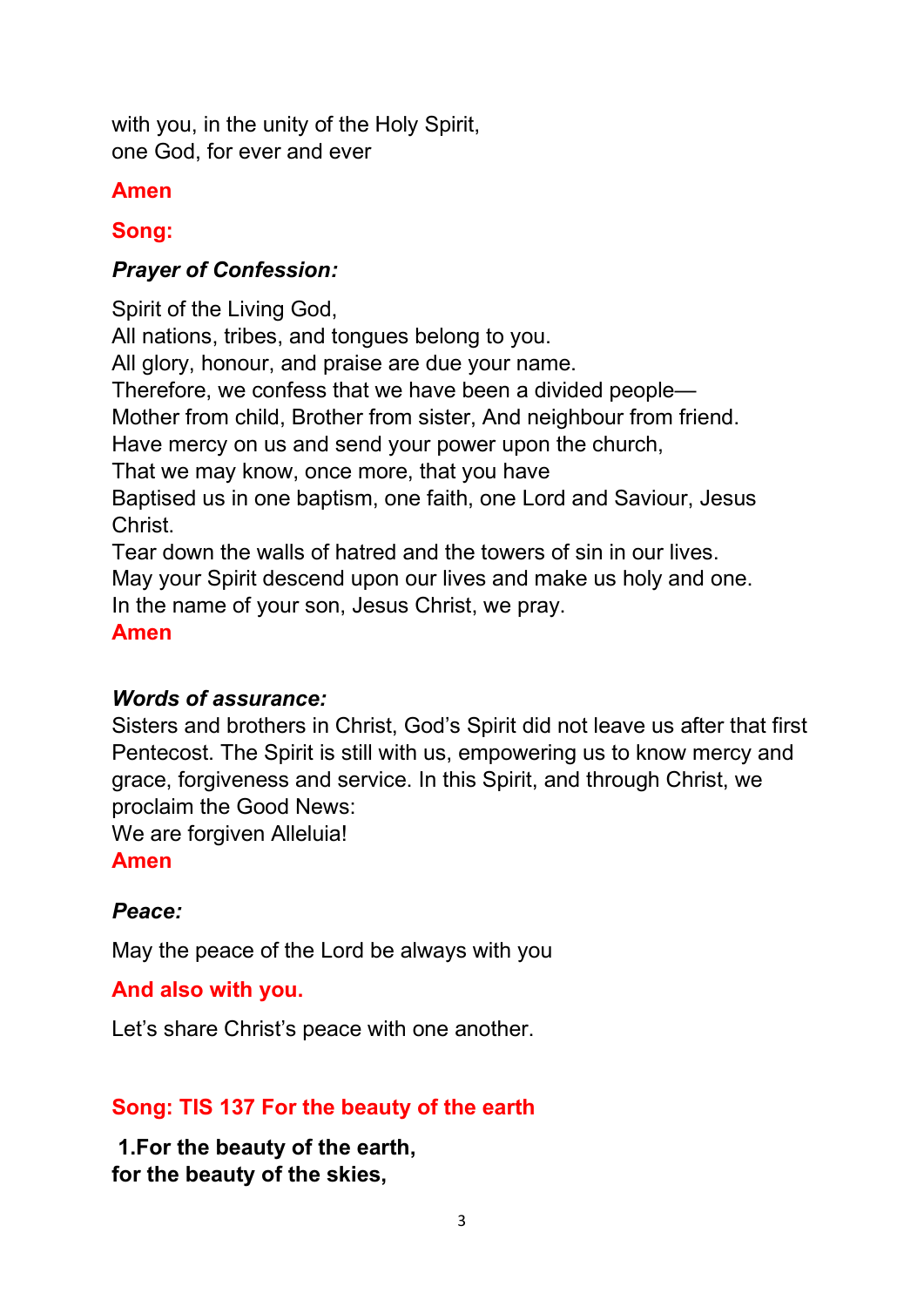**for the love which from our birth over and around us lies,**

**Refrain: Christ, our God, to you we raise this our sacrifice of praise.**

**2 For the beauty of each hour of the day and of the night, hill and vale, and tree and flower, sun and moon and stars of light,** [Refrain]

**5 For each perfect gift divine to our race so freely given, graces all of your design, flowers of earth and buds of heaven,** [Refrain]

**6 For the church that evermore, lifting holy hands above, offers up on every shore the pure sacrifice of love,** [Refrain]

# *Moment for the young at heart:* **Graham Mills- Pig the Fibber**

### *Bible Readings*: **John R**

### **Acts 2:1-21 NRSV**

### **The Coming of the Holy Spirit**

2 When the day of Pentecost had come, they were all together in one place. <sup>2</sup> And suddenly from heaven there came a sound like the rush of a violent wind, and it filled the entire house where they were sitting. <sup>3</sup> Divided tongues, as of fire, appeared among them, and a tongue rested on each of them. <sup>4</sup> All of them were filled with the Holy Spirit and began to speak in other languages, as the Spirit gave them ability.

<sup>5</sup> Now there were devout Jews from every people under heaven living in Jerusalem. <sup>6</sup> And at this sound the crowd gathered and was bewildered, because each one heard them speaking in the native language of each. <sup>7</sup> Amazed and astonished, they asked, "Are not all these who are speaking Galileans? <sup>8</sup> And how is it that we hear, each of us, in our own native language? <sup>9</sup> Parthians, Medes, Elamites, and residents of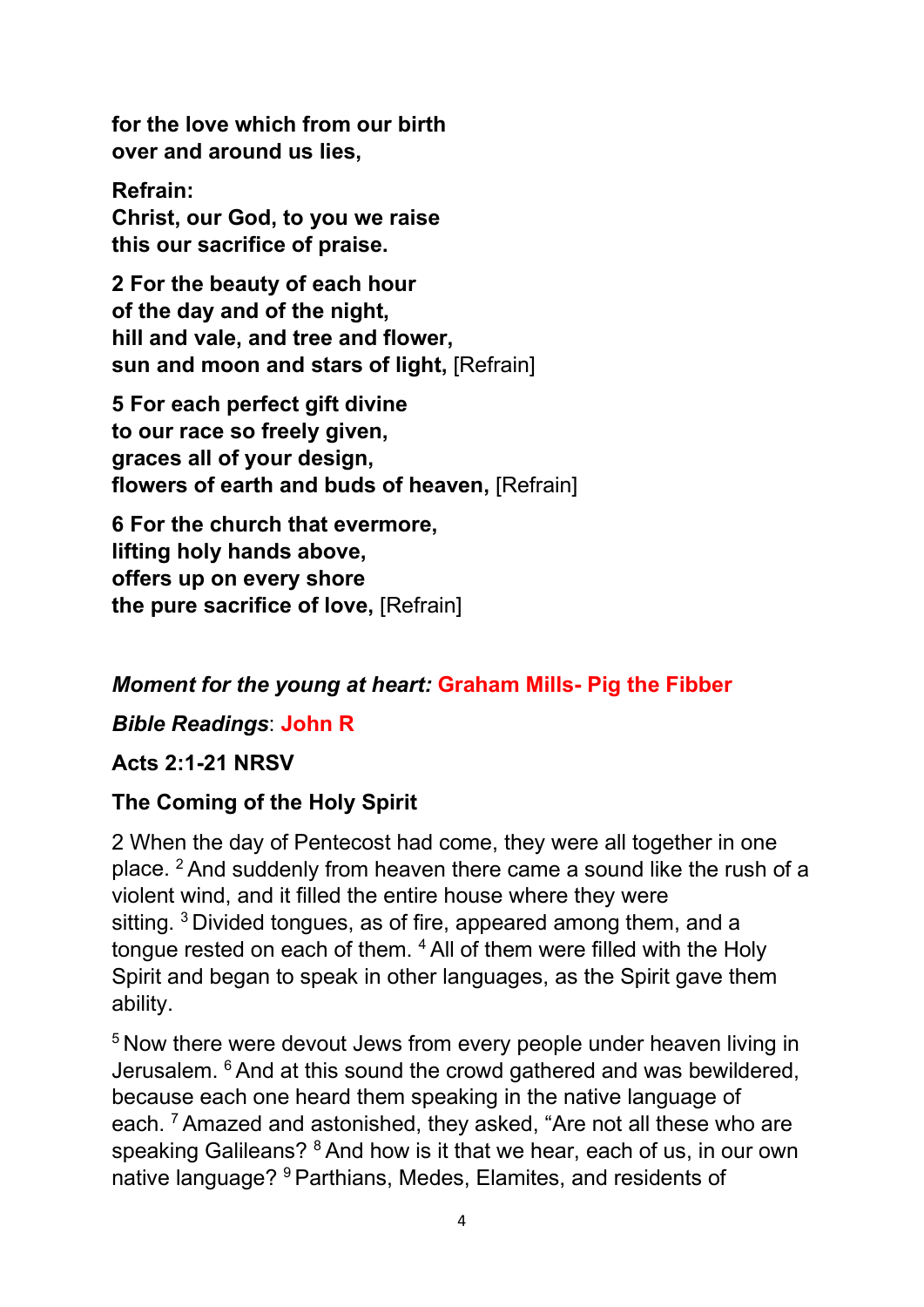Mesopotamia, Judea and Cappadocia, Pontus and Asia, <sup>10</sup> Phrygia and Pamphylia, Egypt and the parts of Libya belonging to Cyrene, and visitors from Rome, both Jews and proselytes, <sup>11</sup> Cretans and Arabs—in our own languages we hear them speaking about God's deeds of power." <sup>12</sup> All were amazed and perplexed, saying to one another, "What does this mean?" <sup>13</sup> But others sneered and said, "They are filled with new wine."

# **Peter Addresses the Crowd**

<sup>14</sup> But Peter, standing with the eleven, raised his voice and addressed them, "Fellow Jews<sup>[\[a\]](https://www.biblegateway.com/passage/?search=Acts%202:1-21&version=NRSVUE#fen-NRSVUE-26953a)</sup> and all who live in Jerusalem, let this be known to you, and listen to what I say. <sup>15</sup> Indeed, these are not drunk, as you suppose, for it is only nine o'clock in the morning. <sup>16</sup> No, this is what was spoken through the prophet Joel:

<sup>17</sup> 'In the last days it will be, God declares, that I will pour out my Spirit upon all flesh, and your sons and your daughters shall prophesy, and your young men shall see visions, and your old men shall dream dreams.  $18$  Even upon my slaves, both men and women, in those days I will pour out my Spirit, and they shall prophesy. <sup>19</sup> And I will show portents in the heaven above and signs on the earth below, blood, and fire, and smoky mist.  $20$  The sun shall be turned to darkness and the moon to blood,

before the coming of the Lord's great and glorious day.

<sup>21</sup> Then everyone who calls on the name of the Lord shall be saved.**'** 

# **John 14:8-17**

8 Philip said to him, "Lord, show us the Father, and we will be satisfied." 9 Jesus said to him, "Have I been with you all this time, Philip, and you still do not know me? Whoever has seen me has seen the Father. How can you say, 'Show us the Father'? 10 Do you not believe that I am in the Father and the Father is in me? The words that I say to you I do not speak on my own, but the Father who dwells in me does his works. 11 Believe me that I am in the Father and the Father is in me, but if you do not, then believe[a] because of the works themselves. 12 Very truly, I tell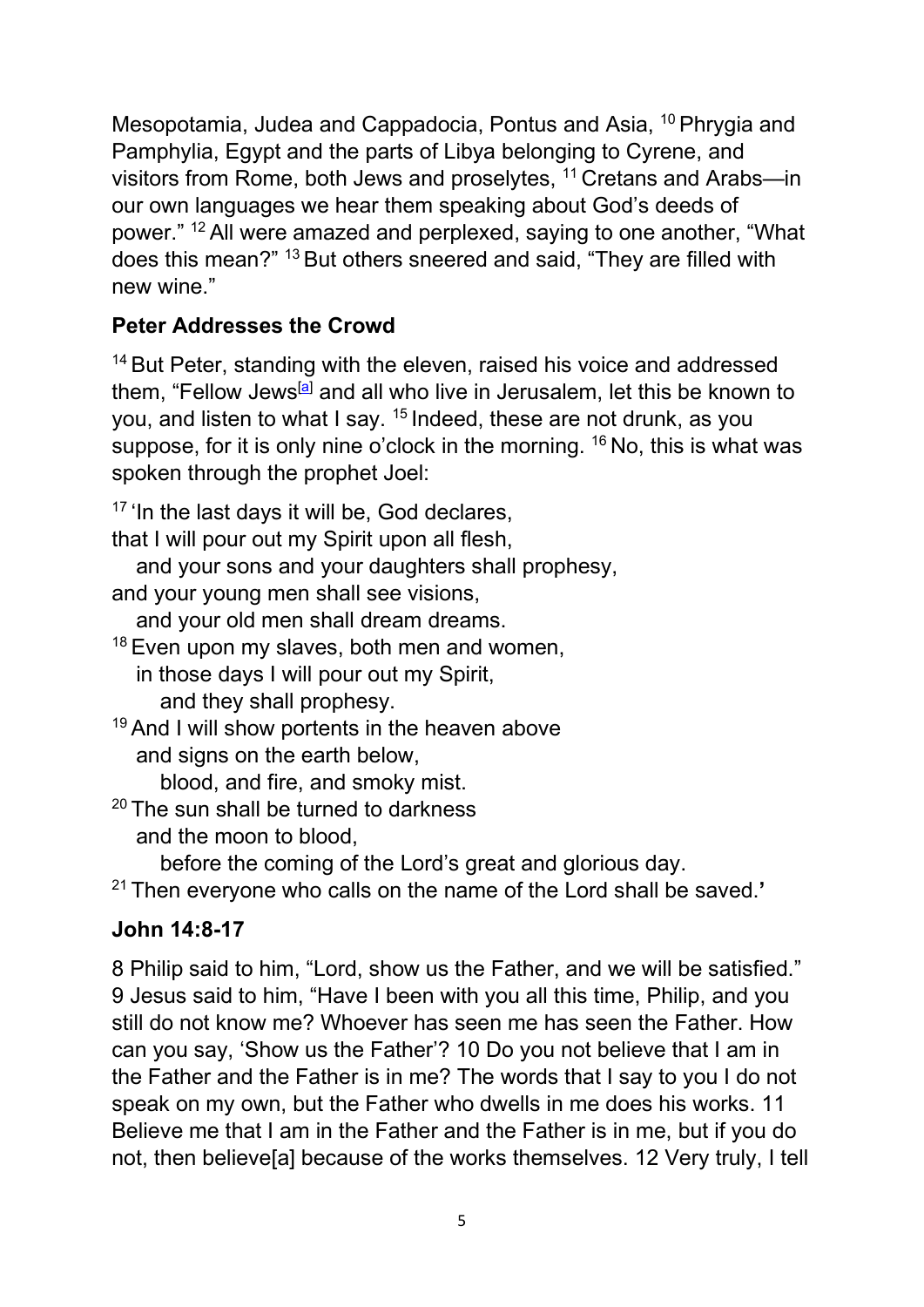you, the one who believes in me will also do the works that I do and, in fact, will do greater works than these, because I am going to the Father. 13 I will do whatever you ask in my name, so that the Father may be glorified in the Son. 14 If in my name you ask me[b] for anything, I will do it.

# **The Promise of the Holy Spirit**

15 "If you love me, you will keep my commandments. 16 And I will ask the Father, and he will give you another Advocate, to be with you forever. 17 This is the Spirit of truth, whom the world cannot receive because it neither sees him nor knows him. You know him because he abides with you, and he will be in you.

#### **John 14:25-27**

 $25$  "I have said these things to you while I am still with you.  $26$  But the Advocate, the Holy Spirit, whom the Father will send in my name, will teach you everything and remind you of all that I have said to you. <sup>27</sup> Peace I leave with you; my peace I give to you. I do not give to you as the world gives. Do not let your hearts be troubled, and do not let them be afraid.

### **Hear the Word of the Lord**

**Thanks be to God**

### *Reflection***: Chris Westworth**

*Moment of Stillness*

*Prayers of the People***: Christo**

**The Lord's Prayer:**

**Our Father in heaven**

**hallowed be your name.**

**your kingdom come**

**your will be done**

**on earth as in heaven.**

**Give us today our daily bread**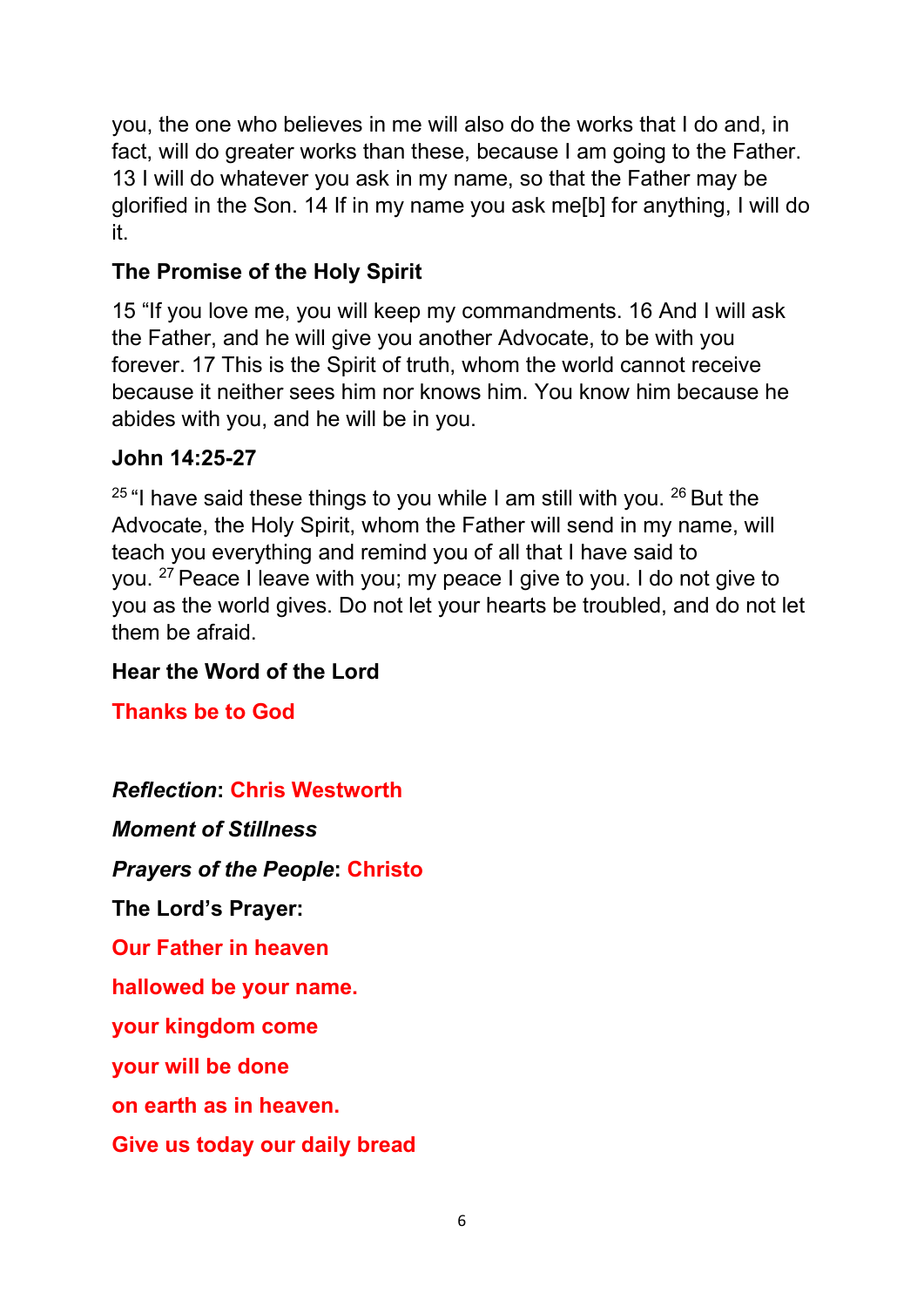#### **forgive us our sins**

**as we forgive those who sin against us.** 

**Save us in the time of trial** 

**and deliver us from evil.**

**For the kingdom the power and the glory are yours.** 

**Now and forever.** 

#### **Amen**

### *The Sacrament of the Lord's Supper:* **Brian Lenehan**

#### Invitation

This is the table, not of the Church, but of Jesus. It is to be made ready for those who love him and those who want to love him more.

So, come, you who are hungry for God's love.

Come, you who are yearning the Christ's presence.

Come, you who want community; know that you are welcome here. Come, not because it is I who invite you: it is Jesus. It is his will that those who want him should meet him here in the place where the ordinary things like bread and wine and we are made extraordinary by the Grace of God.

The Lord be with you.

#### **And also with you**.

Lift up your hearts.

#### **We lift them up to the Lord.**

Let us give thanks to the Lord our God.

**It is right to give our thanks and praise**.

We give you thanks and praise for Jesus the Light of the world, the light that no darkness can overpower, and we thank you that you have called us from darkness to walk in the light;

And so we praise you with the faithful of every time and place, joining with choirs of angels and the whole creation in the eternal hymn:

## **Holy! Holy! Holy! Lord, God of power and might, heaven and earth are full of your glory. Hosanna in the highest! Blessed is the one who comes in the name of the Lord. Hosanna in the highest!**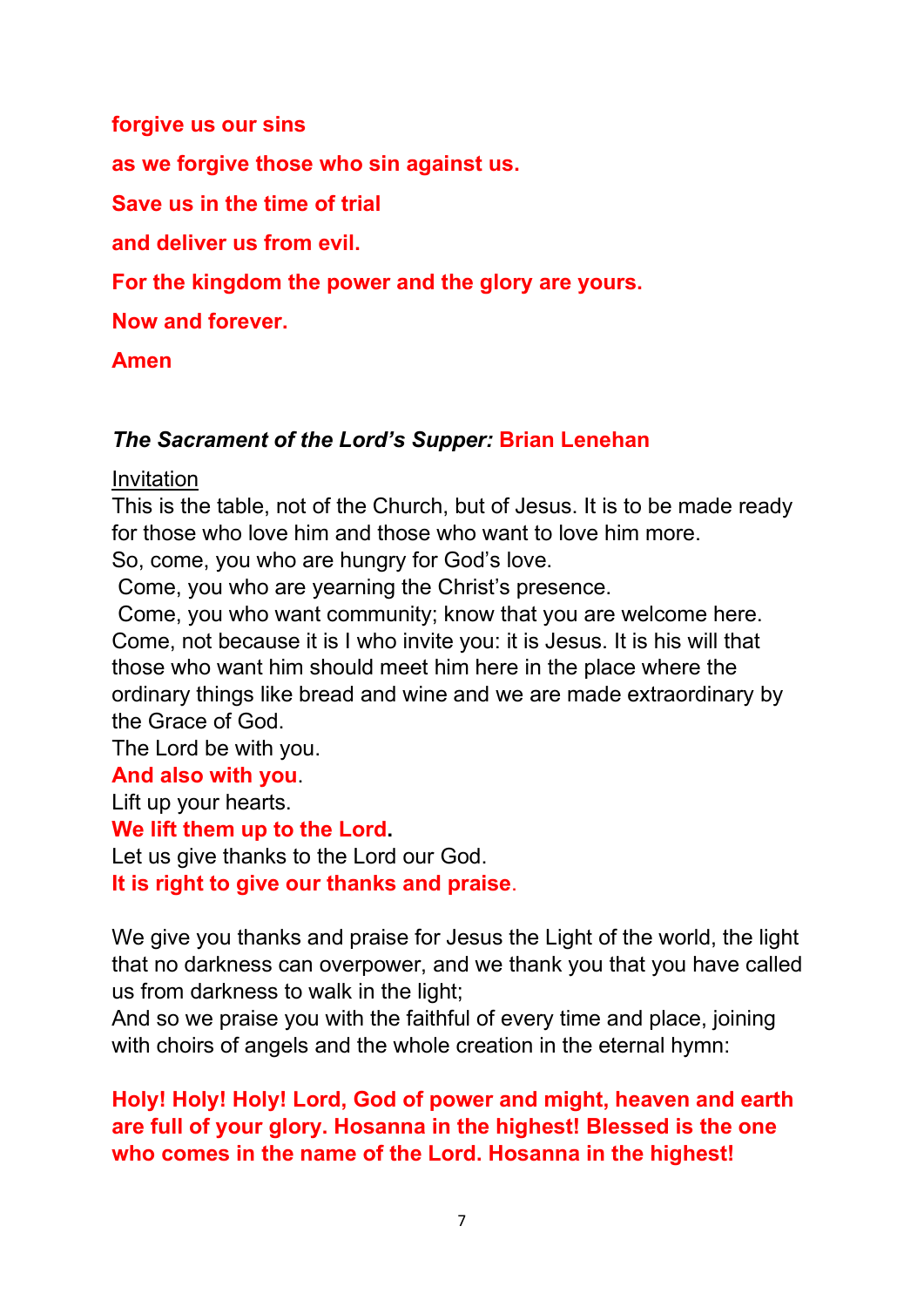Accept our praises now, loving God, as we remember Jesus, who, on the night before he died, took bread, gave you thanks, broke it, and offered it to his friends saying:

This is my body given for you. Do this for the remembrance of me. In the same way, after supper, he took the cup, gave thanks, and gave it to them saying:

Drink from this, all of you. This is my blood of the new covenant poured out for you and for everyone for the forgiveness of sins. Do this whenever you drink it, for the remembrance of me.

#### **Come freshly to us now, present God, as we offer you our lives, renew in us your gifts; feed us and nourish us, that we may grow in the life of Christ; fill us with your Spirit that we may overflow with your love, and transform the world with your glory.**

#### Prayer of consecration

For us you were born, for us you healed, preached, taught and showed the way of your kingdom; for us you were crucified, and for us, after death, you rose again.

As we do in this place what you did in an upstairs room, send down your Holy Spirit on us and on these gifts of bread and wine that they may become for us your body, healing, forgiving and making us whole; and that we may become, for you, your body, loving and caring in the world until your kingdom comes.

#### **Amen.**

The bread that we break is a sharing in the body of Christ The cup that we take is a sharing in the blood of Christ The gifts of God for the people of God.

Jesus welcomes everyone to his table, and so, we offer everyone, without exception, the bread and wine, which are Christ's body and blood.

#### **Distribution**

Let us receive what we are; let us become what we receive. **The body of Christ**.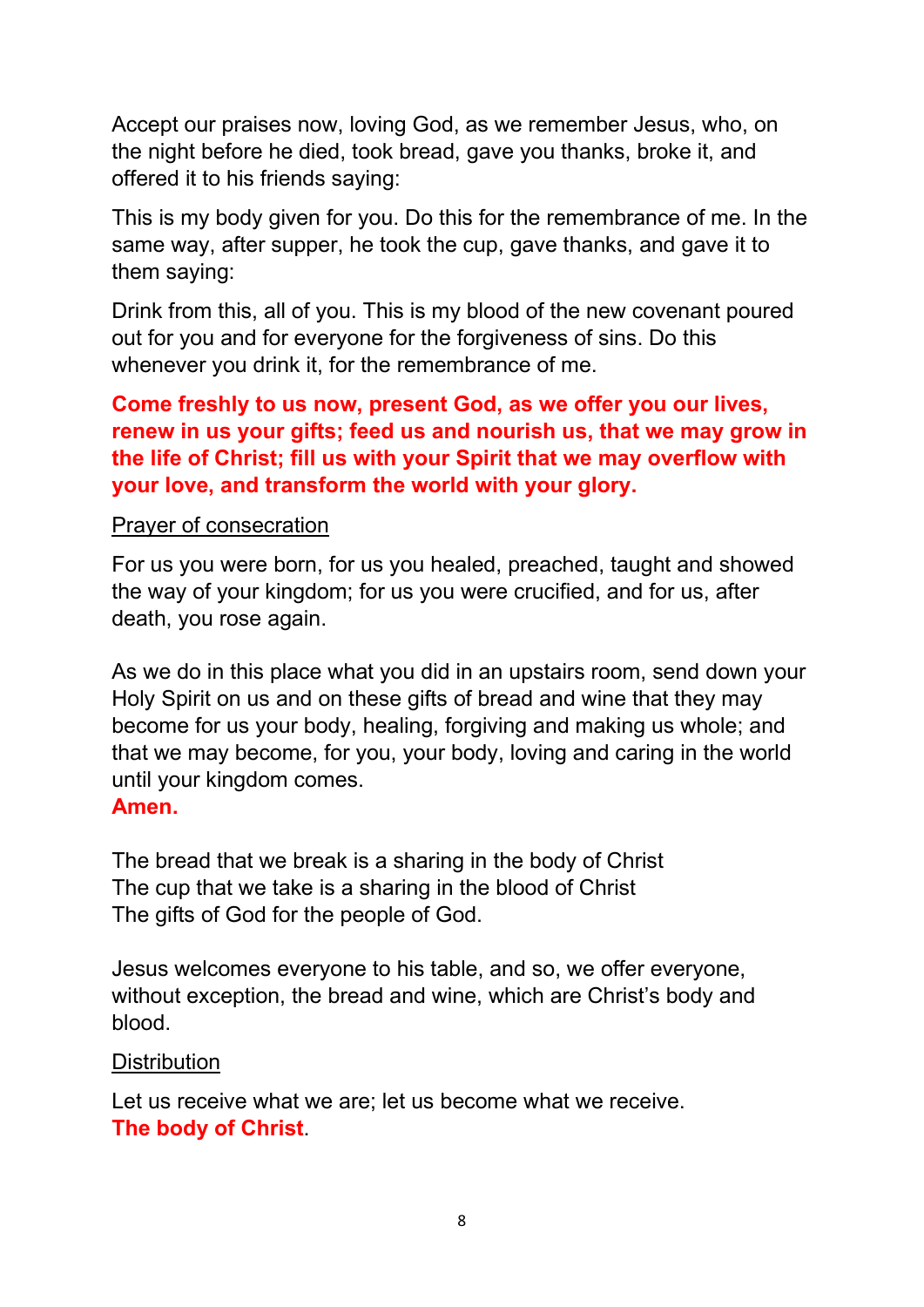#### Concluding prayer

#### Lord Jesus Christ,

you have put your life into our hands; now we put our lives into yours. Fed and nurtured at this table we continue to be your presence in this world. Touched by your love we take it to share with each person we encounter, until everyone knows they are loved by you, and in turn loves one another**.**

#### **Amen**

### *Giving thanks:*

Community News: The congregation share good news

## *Offering Prayer:*

As we bring our offerings to you, we give back to you from the abundant blessings you have given us.

May our gifts be acceptable in your sight.

Blessing and glory, wisdom, thanksgiving, honour, and power be unto you our God forever and ever. Through Jesus Christ, our Lord, **Amen.**

# **Song: Song: TIS 409. O breath of life**

**1 O breath of life, come sweeping through us,**

**revive your church with life and power;**

**O breath of life, come cleanse, renew us,**

**and fit your church to meet this hour.**

**2 O wind of God, come bend us, break us,**

**till humbly we confess our need;**

**then in your tenderness remake us,**

**revive, restore: for this we plead.**

**3 O breath of love, come breathe within us,**

**renewing thought and will and heart;**